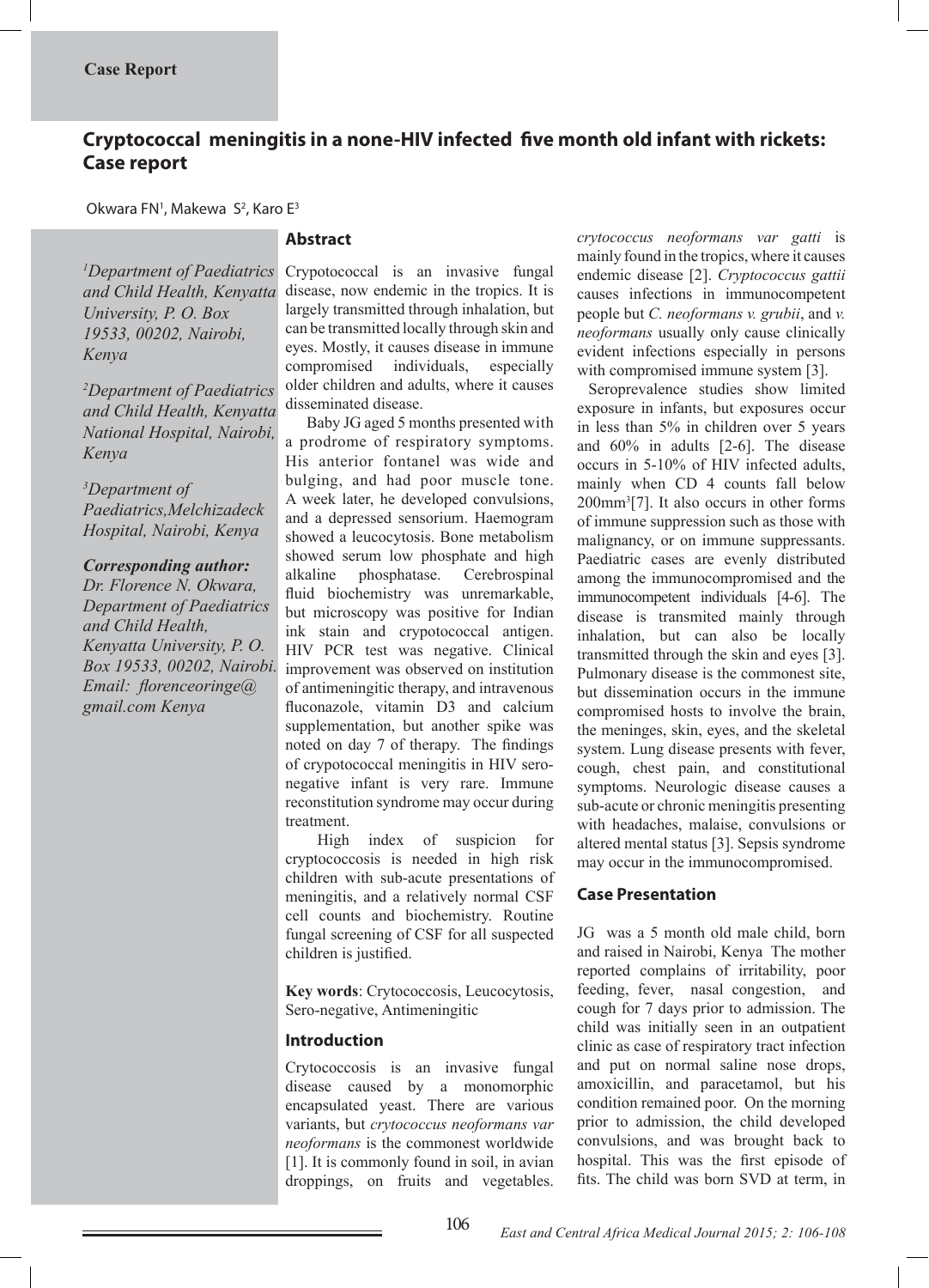hospital, had a birth weight of 3.5kg. Perinatal history was unremarkable. The mother was a housewife, and exclusively breastfed the child. The child's immunization was up to date. His growth chart revealed weight faltering in the previous two months. Findings on admission revealed a sick looking child, was febrile-  $39^{\circ}$ C, weighed 5.8 kg, had some dehydration and mild pallor. On neurologic examination he was drowsy, hypotonic, and poorly responsive to pain. The anterior fontanelle was wide and bulging. The head circumference was 41cm. The neck was equivocal. The child had widened wrists, mild frontal boozing, and poor trunk support but no rickety rosary. In the respiratory system, he had tachypnoe of 56 breaths /min, had no chest retraction, but had bilateral transmitted sounds. He was mouth breathing with hypertrophied inferior turbinates, but had a normal throat exam. His abdomen was full, but not tender. The cardiovascular system was unremarkable.

 The initial impression was meningitis in a child with rickets. A lumbar puncture done immediately was not under pressure. Cerebrospinal (CSF) fluid analysis revealed protein of 30g/dl, glucose of 160mg/dl, leucocytes 0-3phf, Gram stain and Zeehil Nelsen stains were negative, but the Indian ink stain and crypotococcal antigen (CRAG) test were positive. Blood slide for malaria was negative, on the haemogram done; leucocytosis of 900/mm3 , with a relative neutrophillia of 78%. Haemoglobin level was 9.7g/dl, microcytic hypochromic picture, Widal test -negative, a random blood sugar was 6.7mmol/l, blood urea nitrogen and electrolytes were normal, Liver Function Tests (LFTs) were normal except an elevated alkaline phosphatase of 502mmol/l, serum calcium was low at 1.15mmol/l, serum phosphorus was 1.85mmol/l, urinalysis was normal. Blood, CSF, and urine cultures were taken. X-ray of the wrists showed features of rickets. He was started on antimeningitic therapy with intravenous ceftriaxone, amikacin, and fluconazole. He was also put on phenobarbitone, paracetamol, calcium gluconate, vitamine D3 injection, betamethasone/ neomycin nose drops and cetrizine.

 The fever dropped within 72 hours, but on day 7 of treatment, the child started spiking fever again. The culture reports back were all negative. A chest X-ray was ordered but the result was normal. Repeat white blood cell counts were normal, C-Reactive protein was 46mg/ dl and the Erythrocyte Sedimentation Rate (ESR) was 26mm/hr. A CT scan of the head revealed a normal brain parenchyma and para-nasal sinuses. Human Immune Deficiency Virus (HIV) RNA PCR test was negative. Intravenous ampotericin B was added to his treatment for 14 days. Hydrocortisone injection was added to prevent inflammation caused by immune reconstitution reactions. Serial monitoring of electrolytes was done during treatment, and remained normal. The fevers gradually settled and the child clinically improved. A repeat

lumbar puncture was done on day 28 of treatment and was negative for all stains including indian ink. CSF -CRAG was also negative. The child was discharged on oral fluconazole for up to 6 weeks, as well as oral calcium, iron and vitamin D supplements.

# **Discussion**

Indian test result and the clinical manifestations in the child were indicative of cryptococcal infection. None the less, the finding of *cryptoccoccal meningitis* in HIV seronegative infant is very rare. However, this was documented in some studies previously [3,4]. Cryptoccocosis is rare, and especially in infants, but it does occur in 1% of HIV positive children. High prevalence was documented in children with immunocompromising conditions such as those with acute leukaemia, primary immunodeficiency, children on immune suppressive therapy, immunosuppression from rheumatic disorders, malnutrition, and celiac disease [4,6]. Pulmonary disease is commonest in immune competent individuals, and tends to be assymptomatic. Meningitis is the commonest presentation of disseminated disease [3]. This tends to be caused by *Cryptococcus neoformans var gratti*, a species which is found more commonly in the tropics [3]. The coincidental finding of rickets in this child may have contributed to some immune suppression, which then predisposed the child to the disseminated disease. In retrospect, the initial respiratory symptoms in this child may have been the pulmonary phase before progression to the meningitis. However this was not considered at that point. Detection of cryptococcal antigen (capsular material) by culture of CSF, sputum and urine provided definitive diagnosis [9]. Blood cultures may be positive in heavy infections. Indian ink of the CSF is a traditional microscopic method of diagnosis [10], although the sensitivity was poor in early infection, and may miss 15-20% of patients with culture-positive cryptococcal meningitis [11]. Cryptococcal antigen from CSF is the best test for diagnosis of cryptococcal meningitis in terms of sensitivity [12]. However, species isolation was also not done in this case.

 Routine screening for HIV infected patients with meningitis is advised [13]. Serial lumbar punctures may have been useful for monitoring [12,13]. Standard therapy remains a combination of intravenous amphotericin B and either fluconanazole or flucytosine for 2 weeks, then followed with oral flucozole for 8-10 weeks [9,15,16].

 The Immune Reconstitution Inflammatory Syndrome (IRIS) was described in immunocompetent hosts with meningitis caused by *C. gattii* and *C. grubii*. Several weeks or even months into appropriate treatment, there was sudden onset deterioration with worsening meningitis symptoms and progression or development of new neurological symptoms. IRIS was however much more common in immune-compromised hosts (25% versus 8%). In severe IRIS cases, treatment with systemic corticosteroids was utilized.

 Mortality rate from cryptococcal meningitis is about 15% - 30% in developed countries, but may rise